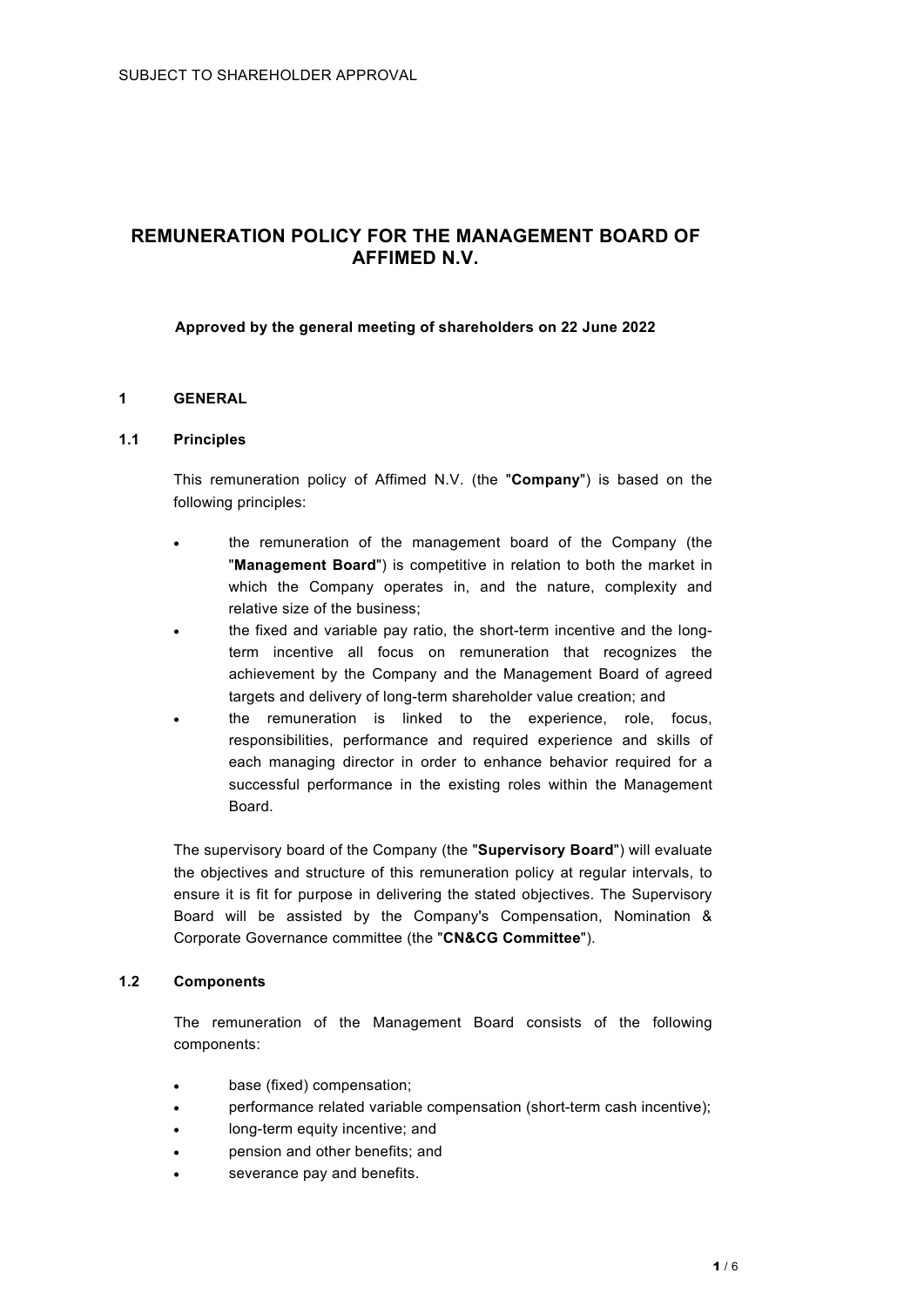### **2 OBJECTIVES REMUNERATION POLICY**

The Company holds the view that its remuneration policy for the Management Board should serve the following objectives:

- reflect the interests of all stakeholders;
- attract and retain managing directors that have the talent and skills to develop and expand the Company's business;
- link rewards to creating shareholder value;
- relate the variable income component to a performance that reinforces the Company's business strategy;
- avoid inappropriate risks; and
- create long-term value and enhance the sustainable development of the Company.

### **3 BASE SALARIES**

The base salaries of the managing directors are based on a function-related salary system and are in line with market developments.

Each year, the Supervisory Board reviews the annual base salaries for managing directors and considers whether to adjust base salary levels.

The Supervisory Board considers the compensation of executives with comparable qualifications, experience and responsibilities at companies in similar businesses of comparable complexity, size and success. The Supervisory Board also considers the historic salary levels of the individual and the nature of the individual's responsibilities.

Managing directors will be reimbursed for their expenses and may be granted an expenditure compensation.

### **4 VARIABLE COMPENSATION (SHORT TERM INCENTIVE)**

### **4.1 Objective**

The objective of this short term variable compensation is to incentivize the Management Board to achieve annual targets and objectives that are related to the short-term focus of the Company.

### **4.2 Targets**

Payment of the variable compensation is dependent on the achievement of annual targets and objectives set by the Supervisory Board based on a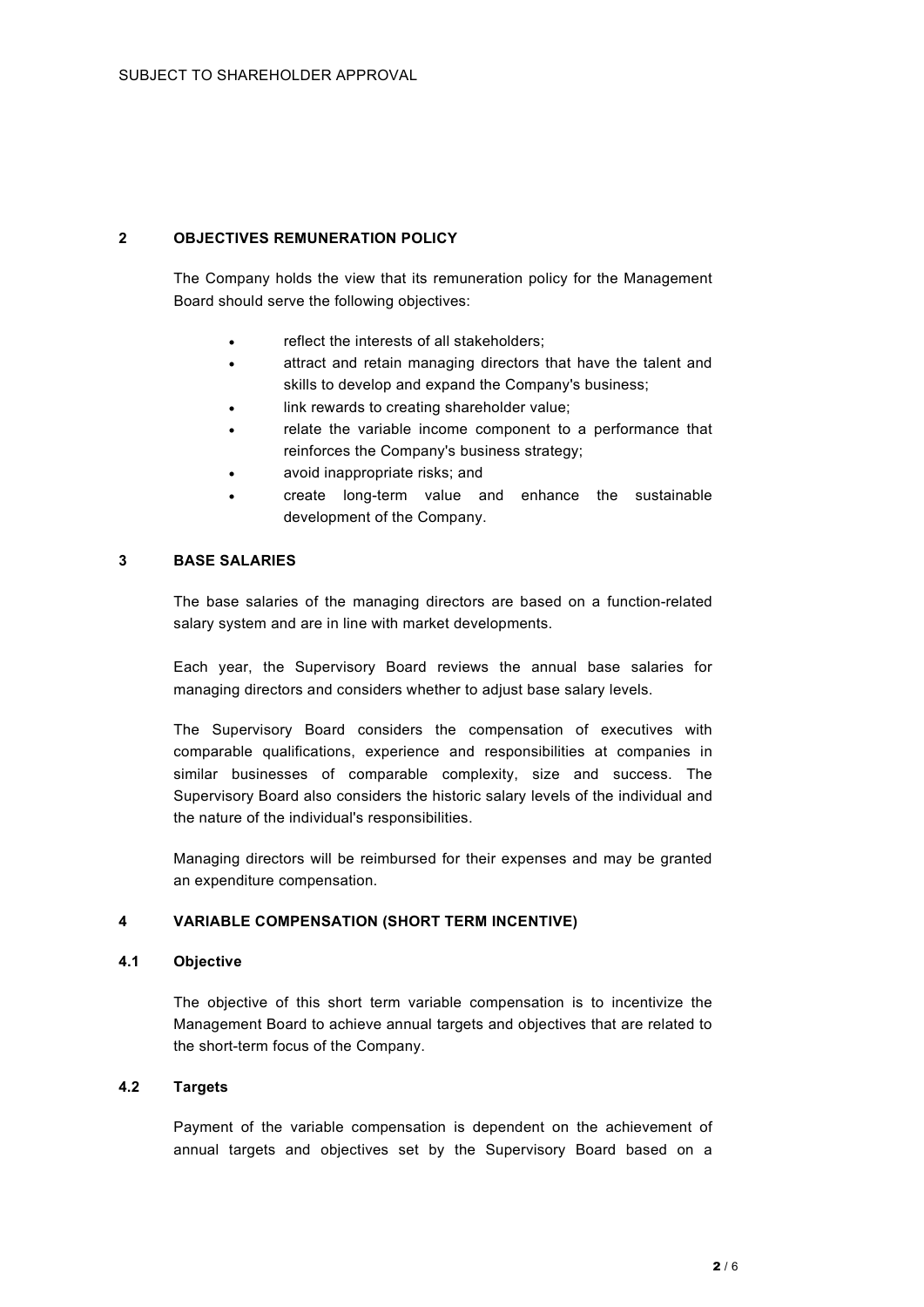proposal of the CN&CG Committee. The targets and objectives include strategic, financial and operational performance of the Company.

Further details on the performance targets cannot be disclosed as this regards commercially sensitive information. In addition, such information may qualify as guidance on financial performance, which may lead to the obligation to provide trading updates, where such need would otherwise not exist.

### **4.3 Size of variable compensation**

The annual cash bonus to be granted to an individual managing director shall not exceed 100% of such managing director's annual gross base salary. The Supervisory Board, on the proposal of the CN&CG Committee, will establish a bonus plan for Managing Directors that provides for target bonus levels and other provisions relating to the award and payment of cash bonuses within the framework of this compensation policy.

#### **4.4 Additional bonus payments**

Subject to the limitation of Clause 4.3. above, the Supervisory Board may decide, based on a proposal of the CN&CG Committee which is justified by the financial results and performance of the Company, to increase the cash bonus payable to an individual managing director for any given year in case of exceptional achievements of that managing director, provided, that such increased bonus should not result in a significant discrepancy between the size of the bonus and the respective results and performance of the Company.

### **5 LONG-TERM EQUITY INCENTIVE**

#### **5.1 Objective**

The objective of the long term equity incentives is to provide a retention tool for the managing directors and to align the long term interests of the managing directors and those of the Company and its shareholders.

Furthermore, by granting a long term incentive in the form of equity, the managing directors can participate directly in the growth of the value of the Company to which they contribute.

### **5.2 Targets**

The amount of equity awarded to the managing directors will be determined by the Supervisory Board based on the proposal of the CN&CG Committee, taking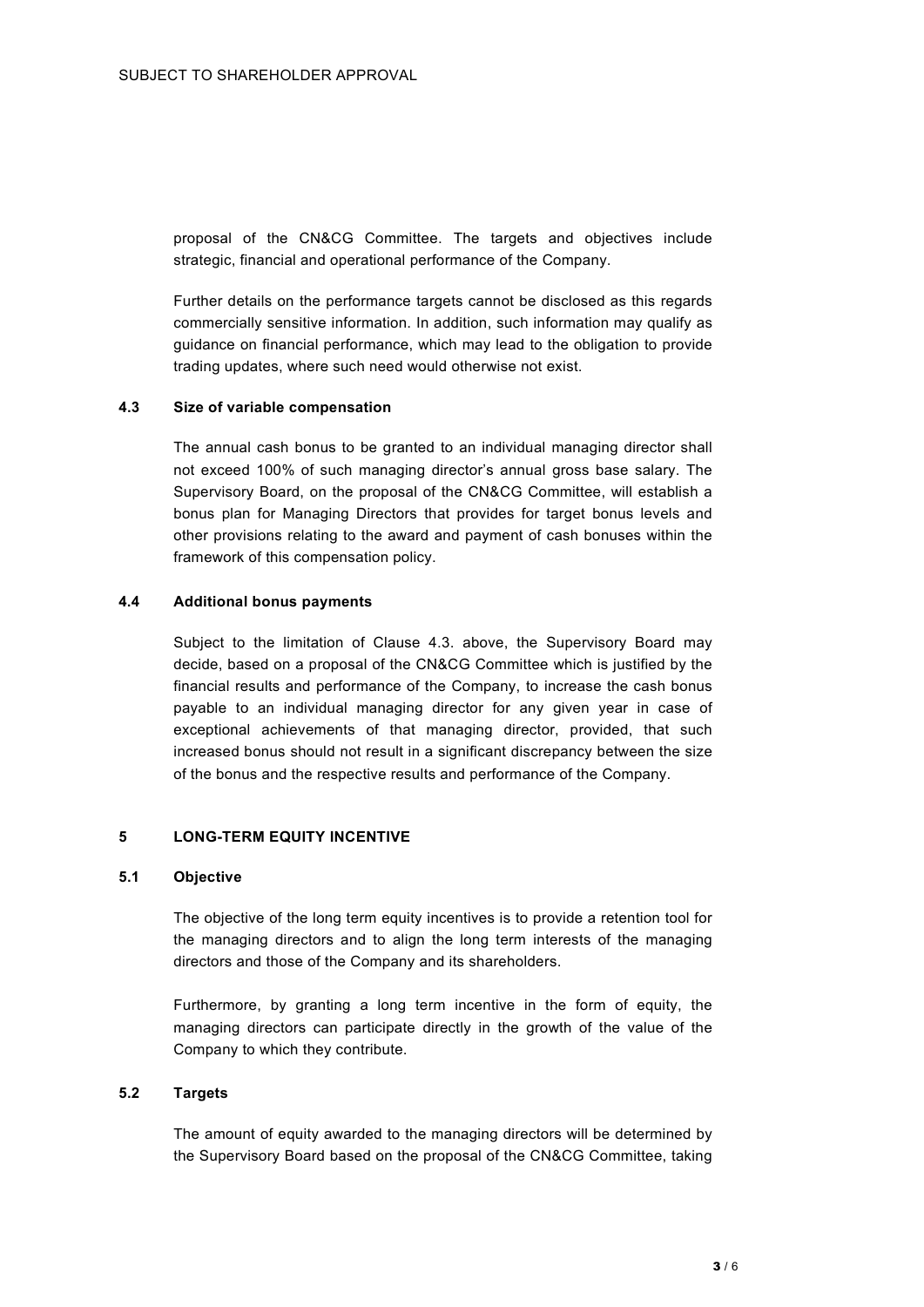into account market levels and Company-specific circumstances with the intent of creating sustainable long-term shareholder returns.

### **5.3 Grant of equity awards**

The Supervisory Board, based on a proposal of the CN&CG Committee, may grant equity awards within the framework approved by the Company's shareholders in the Company's equity incentive plan.

The shares that may be allocated may be authorized and unissued shares, shares held in treasury or shares purchased on the open market or by private purchase.

The terms of the equity awards will be established in grant agreements that are consistent with the provisions of the stock option plan approved by the general meeting of shareholders.

### **6 ADJUSTMENT**

If one of the variable remuneration components as described above would, in the opinion of the Supervisory Board, produce an unfair result due to extraordinary circumstances occurring during the performance period, the Supervisory Board has the power to adjust the value either downwards or upwards.

The Supervisory Board may also recover from the member of the Management Board any variable remuneration awarded on the basis of incorrect financial or other data.

### **7 REMUNERATION IN THE EVENT OF DISMISSAL**

In the event of a dismissal of a managing director by the Company without urgent cause, the termination of his or her services agreement by a managing director for urgent cause, or the expiration of the contract term without renewal, the Company may pay severance compensation in accordance with the terms of the applicable services agreement. The severance compensation shall be in line with relevant market practices, and shall not exceed 100% of the managing director's annual base salary, increased with the average variable compensation as referred to in Clause 4 (the "**STI Variable Compensation**") over the last full three (3) years, or if the term of office of the managing director is shorter than three (3) years, the average received STI Variable Compensation over the shorter period.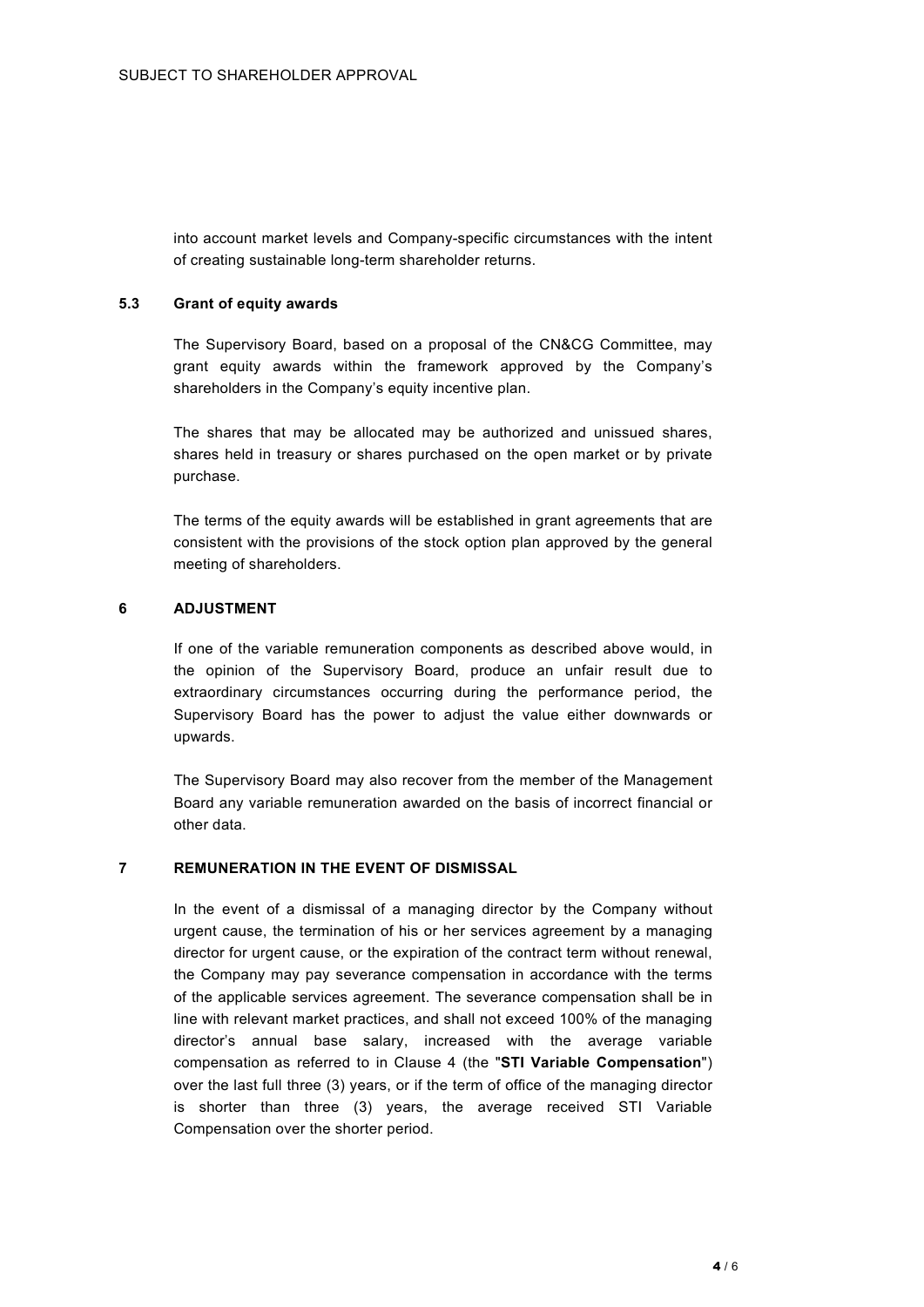For a dismissal within six months after a change of control over the Company, the severance compensation shall not exceed 200% of the managing director's annual base salary, increased with the STI Variable Compensation over the last full three (3) years, or if the term of office of the managing director is shorter than three (3) years, the average received STI Variable Compensation over the shorter period.

Severance benefits may also include outplacement services and continuation of insurance and other benefits that have been paid or made available to the managing director prior to the termination of service.

The specific terms of the severance package of a managing director will be established in his or her services agreement within the framework provided in this compensation policy.

#### **8 CHANGE OF CONTROL**

In the event of a change of control of the Company, the managing directors may receive certain additional compensation or benefits, including the full acceleration of equity awards during a period commencing six (6) months prior to and ending two (2) years after a change of control of the Company occurs or has occurred.

### **9 RESTRICTIVE COVENANTS**

Managing directors will be bound by customary post-termination restrictive covenants in accordance with the terms of the applicable services agreement, including, in any event, non-competition and non-solicitation covenants as determined by the Supervisory Board.

Non-competition and non-solicitation covenants will be subject to an adequate penalty clause, with the Company, in the case of any breach of such restrictive covenant, being entitled to an adequate penalty without prejudice to the Company's right to claim damages in addition to any penalty forfeited by the managing director.

### **10 PENSION AND OTHER BENEFITS**

### **10.1 Pensions**

Pension provisions provided to managing directors are based upon customary and/or government sponsored pension schemes.

### **10.2 Other benefits**